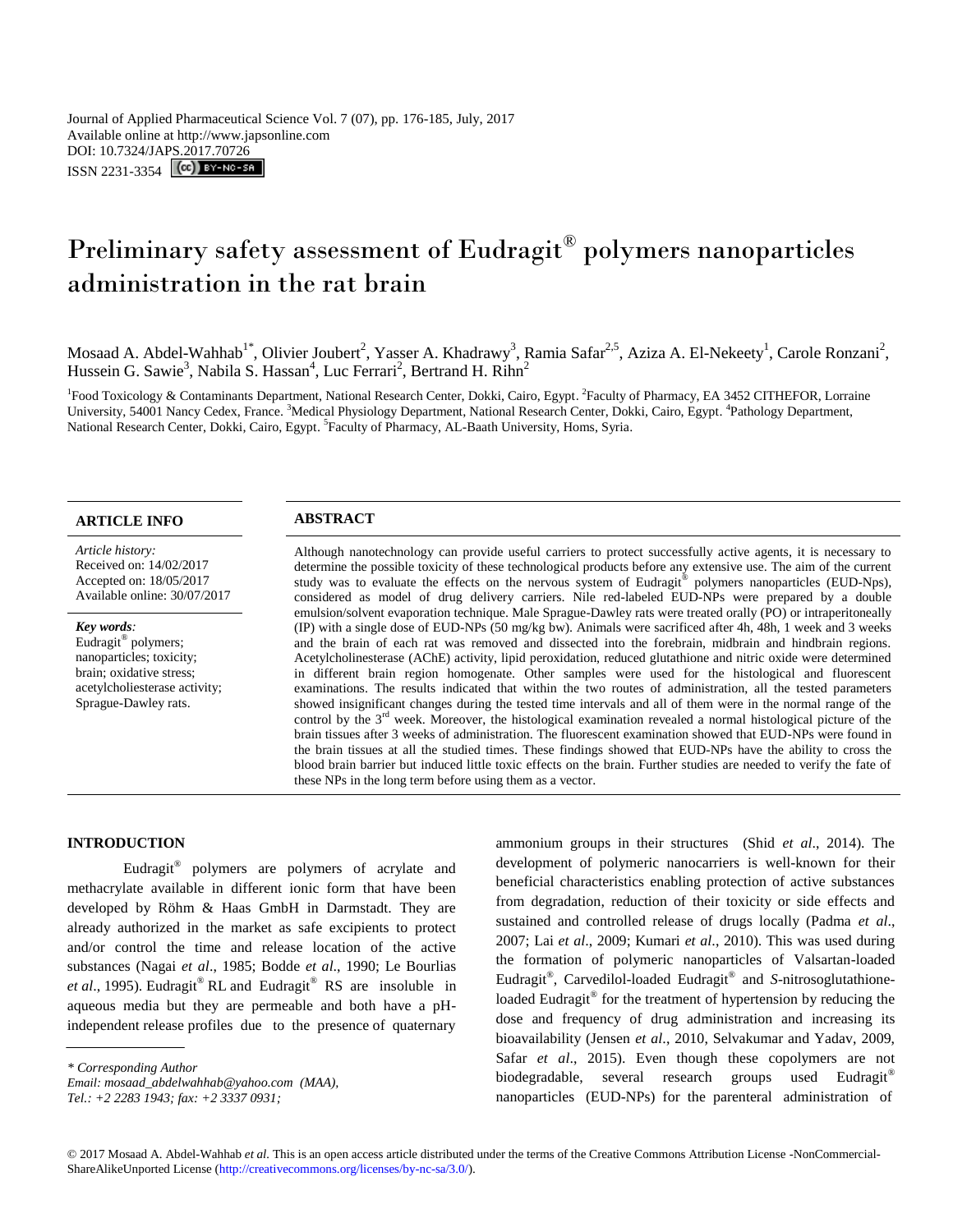drugs and they reported a good biocompatibility of this biomaterial (Schaffazick *et al*., 2008; [Basarkar a](http://www.ncbi.nlm.nih.gov/pubmed/?term=Basarkar%20A%5BAuthor%5D&cauthor=true&cauthor_uid=18779928)nd Singh, 200[9;](http://www.ncbi.nlm.nih.gov/pubmed/?term=Singh%20J%5BAuthor%5D&cauthor=true&cauthor_uid=18779928) Zago *et al*., 2013), owing to the rapid clearance from the systemic circulation by the mono-nuclear phagocytic system and their deposition in the liver (Rolland *et al*., 1989). However, to date, nanotechnologies raise scientific questions, including their impact on health. The work accomplished over the past decade in the field of nanotoxicology is rarely oriented to the study of their cerebral impact, but they highlight the shortcomings of the protective barriers of the brain considering the nanoparticles (Bencsik, 2014). Indeed, the crossing of various biological barriers have been identified for several entrance ways and for different types of nanoparticles confirming that the nano-sized promotes inter- and trans-cellular passage within an entire organism. Thus neuronal translocation can occur directly at the nasal cavity where the nerve endings are present in the neurons of the olfactory bulb (Oberdörster, 2004), but also indirectly after passing a first barrier, lung, skin and gut. The nanoparticles reach the systemic route and they can then secondarily hit the brain through the Blood-Brain Barrier (BBB) following the opening of the tight junctions by hyper osmotic barrier (Kreuter *et al*., 2003) and subsequently cause damage by some induction of oxidative stress or inflammatory responses (Hu and Gao, 2010). In previous work, we evaluated the effect of EUD-NPs on the hematological parameters and erythrocyte damage in rats to assess their short-term toxicity (Abdel-Wahhab *et al*., 2014). We concluded that EUD-NPs induced moderate hematological disturbances, represented in platelet, total and differential counts of WBCs, as well as RBC counts which resulted in some degree of physiological and functional anemia, likely through oxidative stress. Moreover, the route of administration showed a major effect on the induction of these toxic effects. Despite the fast development of the nanotechnologies, little is known about a possible impact of nanoparticles on health and environment as well as their impact on human body and especially on the brain is not known. Therefore, the present study was conducted to evaluate the safety of EUD-NPs on the cerebral tissues after orally (PO) or intraperitoneally (IP) administration in order to complete our knowledge on the potential impact of NPs on the brain function. This was achieved by measuring the oxidative stress parameters in the forebrain, midbrain and hindbrain regions which is recognized as tool to evaluate toxicity mediated by small particles exposure. In addition, the effect of EUD-NPs on the cholinergic activity was estimated by assessing the acetylcholinesterase activity as a biomarker of exposure to neurotoxic compounds (Dal Forno, 2013) as well as the histological changes in the three selected brain regions.

# **MATERIAL AND METHODS**

#### **Chemicals and Kits**

Eudragit<sup>®</sup> RL PO (MW = 150,000 Da, CAS number: 33434-24-1), an acrylic polycationic copolymer of acrylic and methacrylic acid esters with a proportion of quaternary ammonium groups (0.5%–0.8%), was a generous gift from Evonik polymers (Darmstadt, Germany). Pluronic F68 (CAS number: 11104-97-5) was used as a surfactant and was obtained from Sigma Aldrich (Saint-Quentin Fallavier, France). Acetylcholinesterase kit was obtained from Sigma Chemical Co. (St. Louis, MO, USA). Kits for nitric oxide (NO), Malondialdehyde (MDA) and reduced glutathione (GSH) evaluations were purchased from Biodiagnostic (Giza, Egypt). All other chemicals used throughout the experiments were of the highest analytical grade available from Sigma Chemical Co. (St. Louis, MO, USA).

# **Preparation, characterization and morphological determination of EUD-NPs**

EUD-NPs were prepared using the double emulsion/solvent evaporation technique as described in our previous work (Abdel-Wahhab *et al*., 2014). The particle sizes were determined using dynamic light scattering (DLS) with a Zetasizer™ 3000E (Malvern Instruments Worcestershire, UK). Each sample was diluted with double distilled water until the appropriate concentration of particles and dilution were kept constant to avoid multi scattering events. The particle size and size distribution of equivalent hydrodynamic spheres were calculated using the Malvern associated software by exponential sampling method. Zeta potential was calculated by *Smoluchowski's* equation (Sze *et al*., 2003) based on nanoparticle electrophoretic mobility. All measurements were performed in triplicate at 25°C. The morphological determination of EUD-NPs was analyzed by transmission electron microscopy (2100-HR, JEOL, CA, USA) by placing one drop of the fresh EUD-NPs sample onto a carboncoated copper grid to form a thin liquid film and was negatively stained by one drop of uranyl acetate. The excess of staining solution was removed using filter paper and the film was air-dried before the observation. The image acquisition was done with an Orius 1000 CCD camera (GATAN, Warrendale, PA, USA).

### **Experimental Animals**

One hundred male Sprague-Dawley rats (3 months old; 140-160 g) were purchased from the Animal House Colony of National Research Centre, Giza, Egypt) and were maintained on standard lab diet (metabolizable energy: 12.08 MJ) purchased from Meladco Feed Co. (Aubor City, Cairo, Egypt). Animals were housed in filter-top polycarbonate cages in a room free from any source of chemical contamination, artificially illuminated (12 h dark/light cycle) and thermally controlled  $(25<sup>o</sup>C)$  at the Animal House Lab., National Research Center, Dokki, Cairo, Egypt. All animals received humane care in compliance with the guidelines of the Animal Care and Use Committee of the National Research Center, Dokki, Cairo, Egypt and the National Academy of Sciences (NIH publication 86-23 revised 1985).

#### **Experimental design**

After an acclimatization period of one week, two separate experiments (50 rats/experiment) were carried out based on the route of administration of EUD-NPs. Each experiment consisted of 5 groups of 10 rats per group. In the first experiment,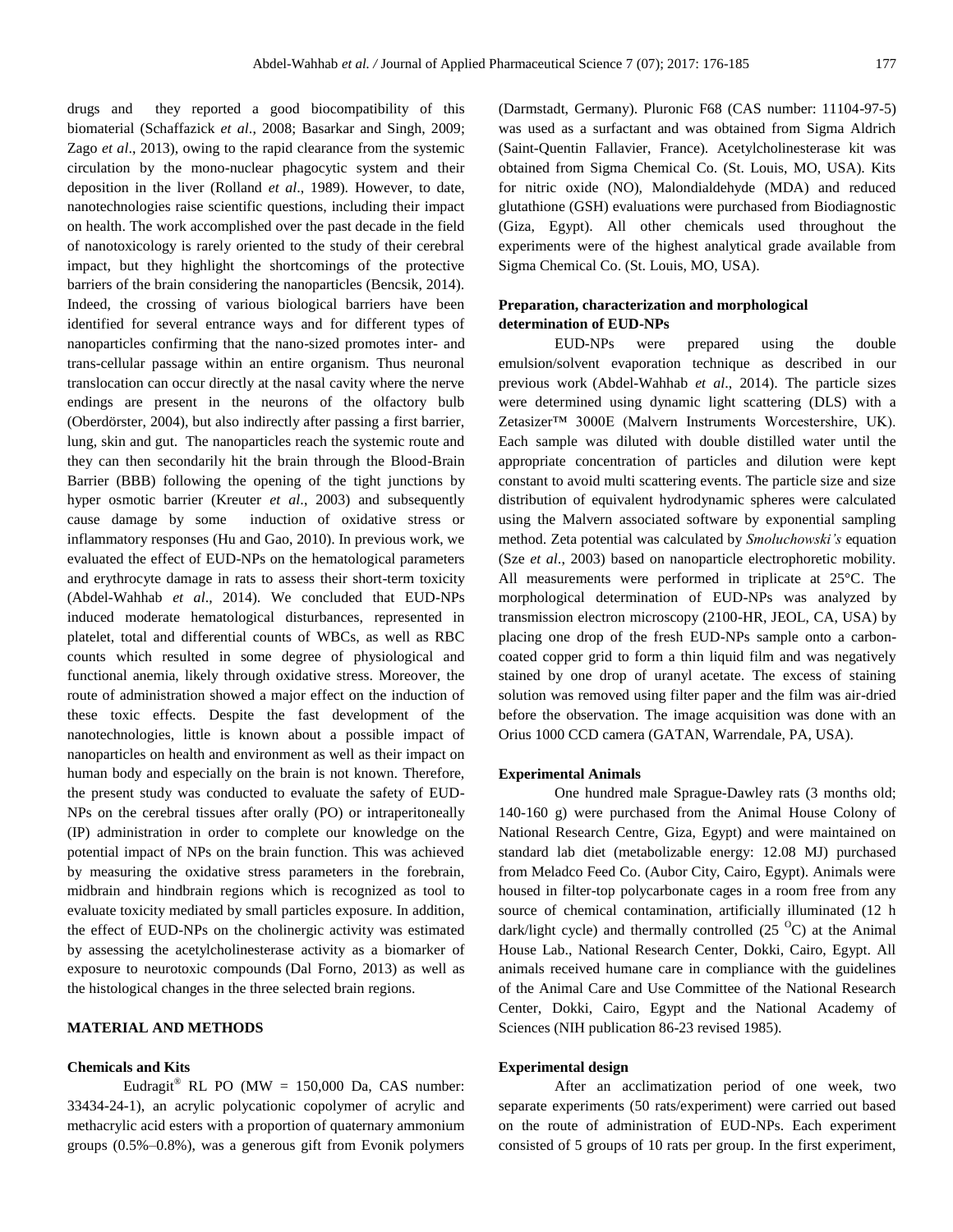animals were treated orally (PO) while in the second experiment, animals were treated intraperitoneally (IP) with Nile Red-labeled EDU-NPs (50 mg/kg b.w) suspended in saline solution. In both experiments, the control and EUD-NPs-treated animals were sacrificed after 4h, 48 h, 1 week and 3 weeks and the brain of each rat was removed and dissected into the forebrain, midbrain and hindbrain regions. Each region was weighed and kept frozen at - 20°C until analyses. The brain samples were homogenized in 5% w/v 20 mM phosphate buffer, pH 7.6. The homogenates were centrifuged at 1753x *g* for 15 min at 4°C using a high speed cooling centrifuge. The clear supernatants for each region of each rat were separated and used for the analysis of acetylcholiesterase (AChE) activity and levels of lipid peroxidation, reduced glutathione and nitric oxide. A sample of hindbrain (cellberum cortex) from each rat in different treatment groups was excised and fixed in natural formalin and the samples were hydrated in ascending grades of ethanol, cleared in xylene and embedded in paraffin. Sections of 5 µm thick were cut and examined by fluorescent microscopy to study the distribution of Nile Redlabeled EDU-NPs in the brain tissues after different time periods in the PO and IP treated rats.

# **Determination of AchE activity**

AchE activity was determined spectrophotometrically according to the modified method of Ellman *et al*. (1961) as described by Gorun *et al*. (1978) using Jenway Model 67 series spectrophotometer (Camlab Limited Co., Cambridge, UK). The principle of the method is the measurement of the thiocholine produced as acetylthiocholine is hydrolyzed. The color was read immediately at 412 nm.

# **Determination of lipid peroxidation**

Lipid peroxidation was assayed by measuring the thiobarbituric-acid-reactive substances (TBARS) in brain homogenates, using the method of Ruiz-Larrea *et al*. (1994) in which the thiobarbituric acid reactive substances react with thiobarbituric acid to produce a red colored complex having peak absorbance at 532 nm.

# **Determination of reduced glutathione (GSH)**

GSH was determined in brain tissues by the method described by Ellman (1959). The procedure is based on the reduction of Ellman´s reagent by -SH groups of GSH to form 2 nitro-s-mercaptobenzoic acid which has an intense yellow color that can be determined spectrophotometrically at 412 nm. GSH concentration was calculated by comparison with a standard curve.

#### **Determination of nitric oxide (NO) level**

NO levels, measured as nitrite, were determined using Griess reagent according to the method of Moshage *et al*. (1995), where nitrite, a stable end product of the nitric oxide radical, is primarily used as an indicator for the production of nitric oxide. Nitrite is converted to a deep purple azo compound after the addition of Griess reagents. The purple/magenta color developed is read at 540nm. The quantity was measured by standard curve.

#### **Statistical Analysis**

Data were analyzed by analysis of variance (ANOVA) followed by Tukey multiple range test when the F-test was significant ( $p < 0.05$ ). All analyses were performed using the Statistical Package for Social Sciences (SPSS) software in a PCcompatible computer. All data were expressed as means  $\pm$  S.E.M and the percentage difference (% D) was calculated as follows: % D = [Treated Value – Control Value / Control Value]  $x100$ 

# **RESULTS**

Transmission electron microscopy (TEM) and scanning electron microscopy (SEM) images (Fig. 1 A and B) showed nearly spherical shape for the prepared EUD-NPs with total volume ranged from  $102 \times 139$  and  $139 \times 169$  nm. The size distribution of EUD-NPs by DLS measurements expressed in numbers showed an average size of the particles is  $185 \pm 70$  nm (Fig. 2). The EUD-NPs also showed a positive zeta potential value of  $57.5 \pm 5.47$  mV. The *in vivo* results indicated that the oral administration of EUD-NPs (50 mg/kg b.w) resulted in a significant increase in AChE activity in the forebrain after 4h and 3 weeks, while 1 and 3 weeks in the midbrain and hindbrain (Table 1) although non significant increased was found after other tested periods. However, IP injection of EUD-NPs resulted in a significant increase in the forebrain only after 3 weeks, in the midbrain after 4h, 48h and 1 week and in the hindbrain of after 48h, 1 and 3 weeks. It is worthy to mention that the animals which received the IP injection of EUD-NPs showed a significant decrease in AChE in the midbrain after 3 weeks (Table 1). The results presented in Fig (3A) showed the percentage of changes of the enzyme activity compared to the control group. It is clear that both oral and I.P administration of EUD-NPs disturbed AChE activity in different brain regions within different tested periods. The most obvious difference was noticed after 4h in the forebrain of rats treated orally with EUD-NPs followed by the hindbrain after 1 week in the animals treated I.P and the midbrain after 3 weeks in the animals treated orally. It is also clear that the enzyme activity reduced by more than 20% compared to the control in the midbrain of animal treated I.P after 3 weeks.

The effect of EUD-NPs treatment on GSH content in the three studied brain regions is shown in Table (2) and Fig (3B). The results indicated that oral administration of EUD-NPs induced a significant decrease in GSH in the forebrain below control value after 4h followed by non significant changes after 48h, one week and 3 weeks. The GSH content in the midbrain showed a significant decrease after 4h, 1 and 3 weeks. However, it showed a significant increase in the hindbrain only after 4h. On the other hand, IP injection with EUD-NPs resulted in non-significant changes in GSH level in the forebrain. The IP injection resulted in a significant decrease in midbrain after 4h, 1 and 3 weeks. However, it induced a significant increase in GSH in the hindbrain after 4h and 48h (Fig. 3B).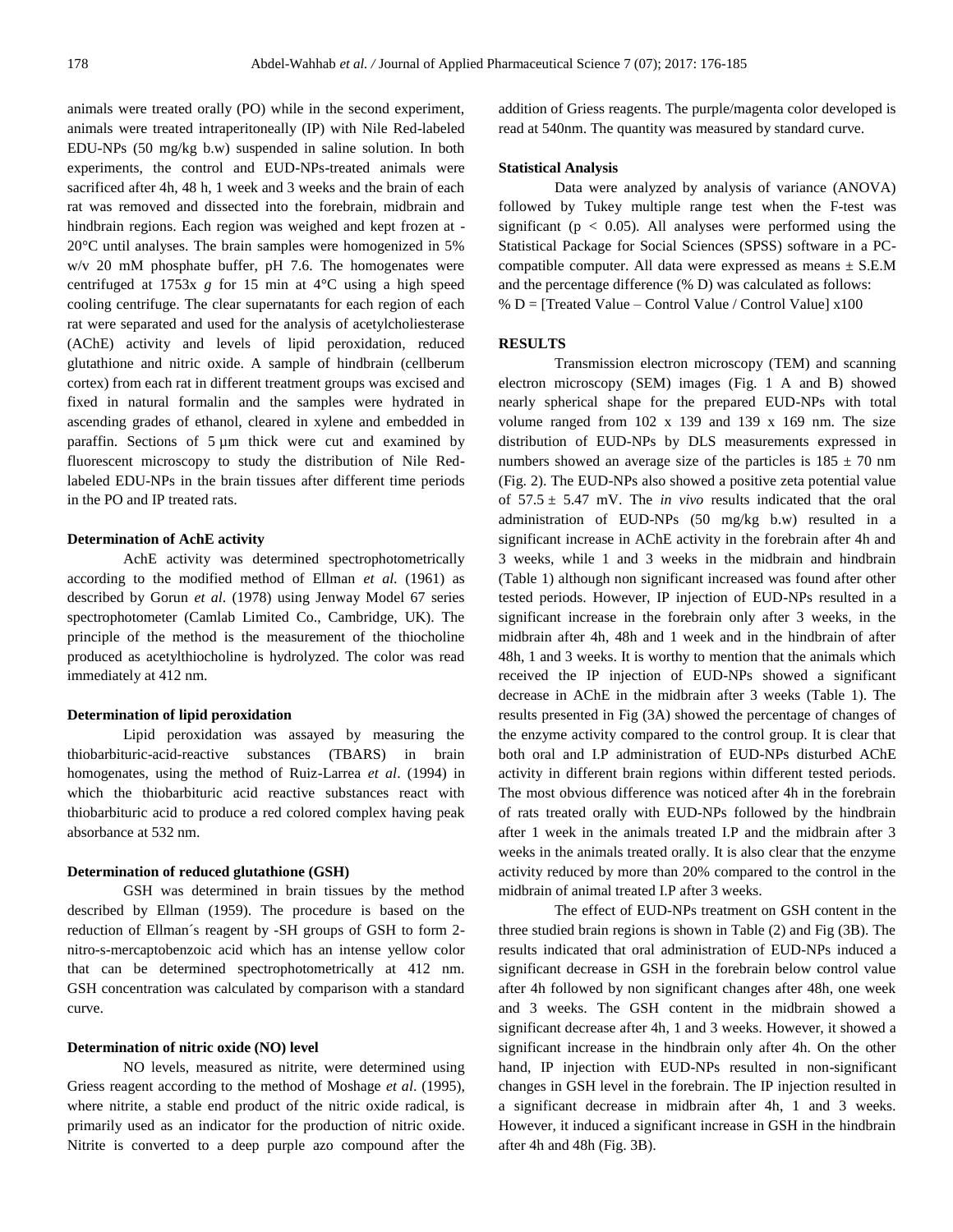

**Fig.1:** TEM **(A)** and SEM **(B)** images of the prepared (Eudragit® RL) nanoparticles (EDU-NPs).



**Table 1**: Effect of EUD-NPs treatment on AchE activity (µmol/min/g) in brain regions of rats.

| <b>Brain</b> | Control                                                                                                                                                               |                          | 4 h |  | 48 h |    | l week |                                                                                                                                                 | 3 weeks                                                                                                                           |                       |
|--------------|-----------------------------------------------------------------------------------------------------------------------------------------------------------------------|--------------------------|-----|--|------|----|--------|-------------------------------------------------------------------------------------------------------------------------------------------------|-----------------------------------------------------------------------------------------------------------------------------------|-----------------------|
| regions      | PO                                                                                                                                                                    | IР                       | PO. |  | PO.  | ТP | PΩ     | ТP                                                                                                                                              | PΟ                                                                                                                                | IР                    |
| Forebrain    | $5.40 + 0.64$ <sup>a</sup>                                                                                                                                            | $5.70 + 0.68^{\rm A}$    |     |  |      |    |        | $10.01 + 1.47^b$ 6.49 + 1.48 <sup>B</sup> 6.67 + 0.84 <sup>a</sup> 6.01 + 1.67 <sup>B</sup> 6.37 + 0.60 <sup>a</sup> 6.21 + 1.85 <sup>B</sup>   | $7.31 + 0.66^{\circ}$                                                                                                             | $7.03 + 0.58^{\circ}$ |
| Midbrain     | $6.16 \pm 0.18^a$                                                                                                                                                     | $7.40 + 0.45^{\rm A}$    |     |  |      |    |        |                                                                                                                                                 | $7.34 + 0.55^b$ 8.94 + $1.12^B$ 7.99 + $0.61^b$ 8.34 + $0.95^B$ 8.99 + $1.24^c$ 11.88 + $1.01^c$ 10.81 + $0.77^d$ 5.87 + $0.97^D$ |                       |
| Hindbrain    | $3.34 + 0.14^a$                                                                                                                                                       | $2.93 + 0.58^{\text{A}}$ |     |  |      |    |        | $4.17 \pm 0.24^{\circ}$ $4.70 \pm 0.13^{\circ}$ $3.81 \pm 0.25^{\circ}$ $3.54 \pm 0.43^{\circ}$ $4.93 \pm 0.33^{\circ}$ $5.34 \pm 0.24^{\circ}$ | $4.48 + 0.02^b$                                                                                                                   | $4.06 + 0.21^{\rm B}$ |
|              | Within each raw, means superscript with different letters are significantly difference ( $P \le 0.05$ ), small letters for oral treatment and Capital letters for I.P |                          |     |  |      |    |        |                                                                                                                                                 |                                                                                                                                   |                       |
| injection    |                                                                                                                                                                       |                          |     |  |      |    |        |                                                                                                                                                 |                                                                                                                                   |                       |

**Table 2**: Effect of EUD-NPs treatment on GSH levels (mmol/g) in brain regions of rats.

| <b>Brain</b>                                                                                                                                                          | Control               |                          | 4 h             |  | 48 h |  | l week    |                                                                                                                                        | 3 weeks                         |                       |
|-----------------------------------------------------------------------------------------------------------------------------------------------------------------------|-----------------------|--------------------------|-----------------|--|------|--|-----------|----------------------------------------------------------------------------------------------------------------------------------------|---------------------------------|-----------------------|
| regions                                                                                                                                                               | PO                    |                          | PO              |  | PΟ   |  | <b>PO</b> |                                                                                                                                        | PО                              |                       |
| Forebrain                                                                                                                                                             | $3.57 + 0.07^{\circ}$ | $3.49 + 0.17^{\rm A}$    | $2.08 + 0.05^b$ |  |      |  |           | $3.69 + 0.34$ <sup>A</sup> $3.35 + 0.05$ <sup>a</sup> $3.29 + 0.06$ <sup>a</sup> $3.47 + 0.29$ <sup>A</sup> $3.58 + 0.22$ <sup>a</sup> | $3.36 + 0.18^a$                 | $3.23 + 0.09^{\rm A}$ |
| Midbrain                                                                                                                                                              | $7.85 + 0.59^{\circ}$ | $6.53 + 0.57^{\text{A}}$ | $5.98 + 0.46^b$ |  |      |  |           | $3.69 + 0.34^{B}$ $8.04 + 0.48^{a}$ $6.46 + 0.06^{A}$ $5.33 + 0.92^{b}$ $5.87 + 0.45^{C}$                                              | $6.97 + 0.41^{\circ}$           | $5.40 + 0.36^{\circ}$ |
| Hindbrain                                                                                                                                                             | $5.42 + 0.35^a$       | $5.27 + 0.43^{\rm A}$    |                 |  |      |  |           | $6.01 + 0.55^b$ $6.54 + 0.25^b$ $5.89 + 0.04^a$ $6.70 + 0.28^b$ $5.83 + 0.55^a$ $5.57 + 0.48^b$                                        | $5.17 + 0.14^a$ $5.46 + 0.14^A$ |                       |
| Within each raw, means superscript with different letters are significantly difference ( $P \le 0.05$ ), small letters for oral treatment and Capital letters for I.P |                       |                          |                 |  |      |  |           |                                                                                                                                        |                                 |                       |

injection.

Animals treated orally with EUD-NPs showed a significant increase of the NO level in the forebrain after 4h, 1 and 3 weeks and after 1 and 3 weeks in the midbrain in animal treated orally with EUD-NPs (Table 3). However, this treatment resulted in a significant increase of the NO level in the hindbrain after 4h, 1 and 3 weeks. IP injection resulted in a significant decrease of the NO level in the forebrain after 4h and 48h but it induced a significant increase of NO after 3 weeks in the forebrain. However, it induced a significant decrease of NO in the midbrain after 4h, 48 h and 3 weeks. The NO level was found to be increased in the hindbrain of animal treated IP with EUD-NPs after 4h but increased significantly after 1 and 3 weeks (Fig. 3C).

The effect of EUD-NPs treatment on the lipid peroxidation (LPO) is presented in Table (4) and Fig. (3D). The results revealed that in animals treated orally with EUD-NPs, LPO was significantly decreased in the forebrain after 48h, 1 and 3 weeks. A significant increase was noticed in LPO in the midbrain after 4h and a significant decrease was noticed after 1 week. However, LPO was decreased significantly in the hindbrain after all tested period. On the other hand, IP injection resulted in a significant increase in LPO in the forebrain after 4, 48h and 3 weeks. A significant increase was found in LPO in the midbrain after 4 and 48 h but it was decreased significantly after 1 and 3 weeks. Moreover, LPO was decreased significantly in the hindbrain after 48h and 3 weeks.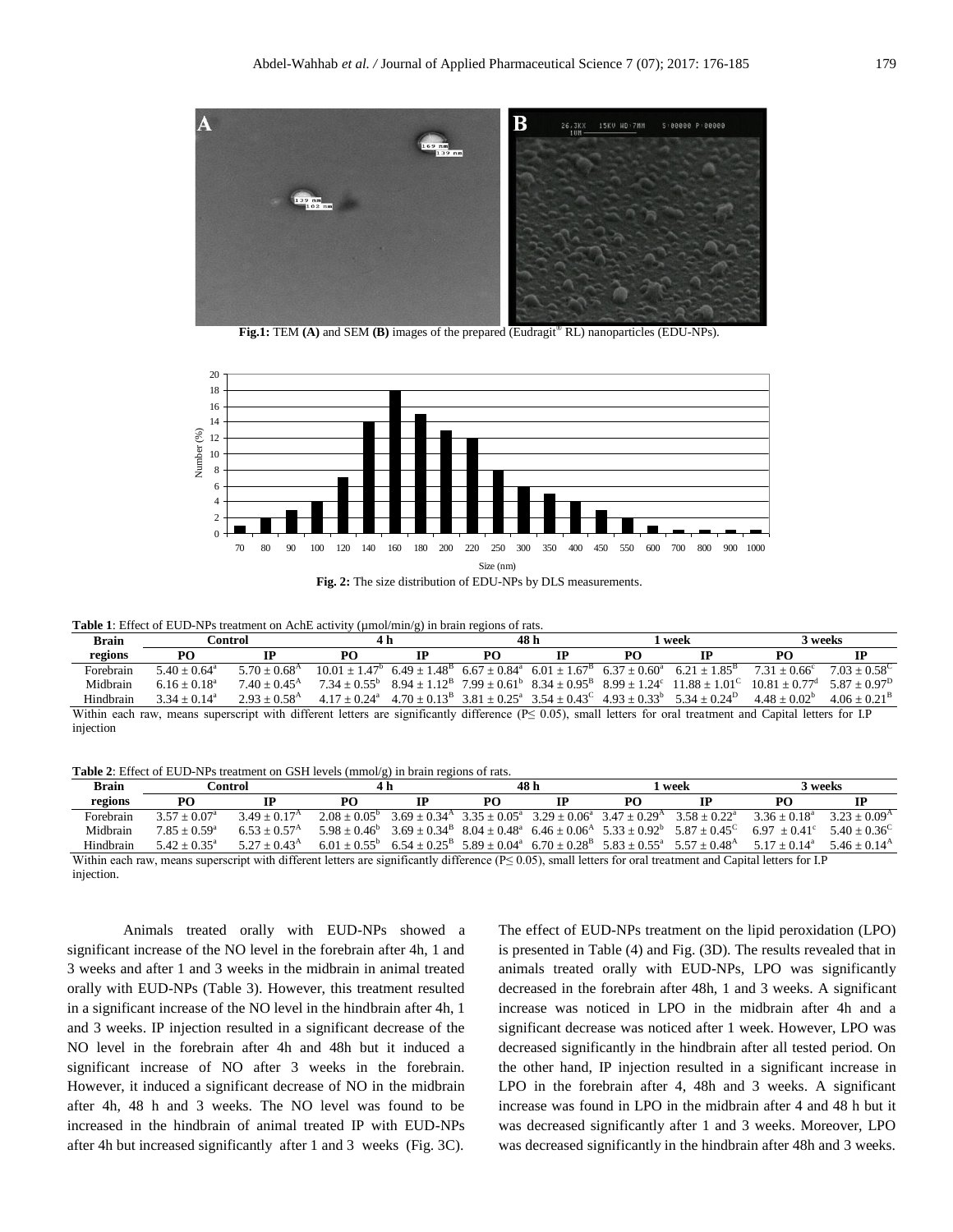**Table 3**: Effect EUD-NPs treatment on NO levels (umol/g) in brain regions of rats.

| <b>Brain</b>                                                                                                                                                                    | Control:        |                       | 4 h             |                                                                                           | 48 h |  | l week |                                                                                                                                               | 3 weeks               |                       |
|---------------------------------------------------------------------------------------------------------------------------------------------------------------------------------|-----------------|-----------------------|-----------------|-------------------------------------------------------------------------------------------|------|--|--------|-----------------------------------------------------------------------------------------------------------------------------------------------|-----------------------|-----------------------|
| regions                                                                                                                                                                         | PО              |                       | PΟ              | ГР                                                                                        | PΩ   |  | PO.    |                                                                                                                                               | PО                    |                       |
| Forebrain                                                                                                                                                                       | $0.17 + 0.04^a$ | $0.38 + 0.11^{\rm A}$ | $0.24 + 0.02^b$ | $0.25 + 0.04^{B}$ $0.18 + 0.03^{a}$ $0.22 + 0.04^{B}$ $0.42 + 0.08^{c}$ $0.38 + 0.09^{A}$ |      |  |        |                                                                                                                                               | $0.43 + 0.02^{\circ}$ | $0.43 + 0.04^{\circ}$ |
| Midbrain                                                                                                                                                                        | $0.53 + 0.003a$ | $1.08 + 0.04^{\rm A}$ | $0.58 + 0.12^a$ |                                                                                           |      |  |        | $0.68 + 0.13^{B}$ $0.52 + 0.07^{a}$ $0.66 + 0.04^{B}$ $0.79 + 0.11^{b}$ $1.13 + 0.30^{A}$                                                     | $1.10 + 0.15^{\circ}$ | $0.90 + 0.07^{\circ}$ |
| Hindbrain                                                                                                                                                                       | $0.38 + 0.05^a$ | $0.43 + 0.09A$        |                 |                                                                                           |      |  |        | $0.43 \pm 0.05^{\circ}$ $0.40 \pm 0.06^{\circ}$ $0.31 \pm 0.12^{\circ}$ $0.34 \pm 0.01^{\circ}$ $0.58 \pm 0.08^{\circ}$ $0.52 + 0.08^{\circ}$ | $0.59 + 0.09^{\circ}$ | $0.55 + 0.04^{\circ}$ |
| Within each raw, means superscript with different letters are significantly difference $(P \le 0.05)$ , small letters for oral treatment and Capital letters for I.P injection. |                 |                       |                 |                                                                                           |      |  |        |                                                                                                                                               |                       |                       |

**Table 4**: Effect of EUD-NPs treatment on lipid peroxidation levels (nmol/g) in brain regions of rats.

| <b>Brain</b>                                                                                                                                                                    | ∆ontrol |                                                                                                                                                                           |    |  | 48 h |  | 1 week |  | 3 weeks |  |
|---------------------------------------------------------------------------------------------------------------------------------------------------------------------------------|---------|---------------------------------------------------------------------------------------------------------------------------------------------------------------------------|----|--|------|--|--------|--|---------|--|
| regions                                                                                                                                                                         | PΩ      |                                                                                                                                                                           | PΟ |  | PΟ   |  | PO.    |  |         |  |
| Forebrain                                                                                                                                                                       |         | $24.24 + 2.43^a$ $20.26 + 5.34^a$ $25.74 + 2.17^a$ $25.80 + 0.99^b$ $21.81 + 2.84^b$ $25.76 + 0.44^b$ $21.60 + 3.36^b$ $21.22 + 4.05^a$ $22.34 + 3.91^b$ $24.90 + 0.79^b$ |    |  |      |  |        |  |         |  |
| Midhrain                                                                                                                                                                        |         | $19.83 + 2.52^a$ $20.87 + 1.2^b$ $24.47 + 1.65^b$ $27.08 + 1.84^b$ $18.84 + 4.37^a$ $24.29 + 2.83^c$ $16.55 + 1.75^c$ $17.18 + 1.36^b$ $19.71 + 3.29^a$ $15.40 + 1.56^c$  |    |  |      |  |        |  |         |  |
| Hindbrain                                                                                                                                                                       |         | $14.02 + 1.66^a$ $14.97 + 0.19^a$ $11.28 + 2.70^b$ $14.31 + 0.06^a$ $11.99 + 0.94^b$ $11.96 + 0.25^b$ $10.96 + 1.15^c$ $13.65 + 0.79^a$ $11.03 + 2.53^b$ $10.48 + 0.03^c$ |    |  |      |  |        |  |         |  |
| Within each raw, means superscript with different letters are significantly difference $(P \le 0.05)$ , small letters for oral treatment and Capital letters for I.P injection. |         |                                                                                                                                                                           |    |  |      |  |        |  |         |  |



**Fig. 3:** Percentage of differences in AChE activity (A), GSH (B), NO (C) and LPO (D) between oral or I.P injected groups and control group.

The histological examination for the brain sections revealed that either PO or IP administration of EUD-NPs did not show severe histological changes in the cerebrum tissues. The microscopic examination of the cerebellar cortex brain sections of the control rats showed normal molecular layer, Purkinje cells with regular homogenous cytoplasmic cytoskeletal elements and granular layer containing small granule nerve cells with dark nuclei and Golgi type II cells with vesicular nuclei (Fig. 4a). After 4h of oral administration of EUD-NPs, the examination of brain sections showed distortion of Purkinje cells with irregular shape and eosinophilic homogenization of its cytoplasm with some neuroglial cells accumulated around it (Fig. 4b). After 48h of the

treatment with EUD-NPs, the brain sections showed distortion of Purkinje cell layer with displacement of Purkinje cells as well as cellular shrinkage. The surrounding neuropil tissue is vacuolated and the neuroglial cells accumulated around it (Fig. 4c). However after 1 week of the oral administration of EUD-NPs, the brain sections showed shrinkage of Purkinje cells and deeply stained. The surrounding neuropil tissue is vacuolated and some neuroglial cells accumulated around it (Fig. 4d). After 3 weeks of oral administration of EUD-NPs, the rat's cerebellar cortex showed marked distortion of Purkinje cells layer with cellular shrinkage. The surrounding neutrophil tissue is vacuolated and the neuroglial cells accumulated around it (Fig. 4e).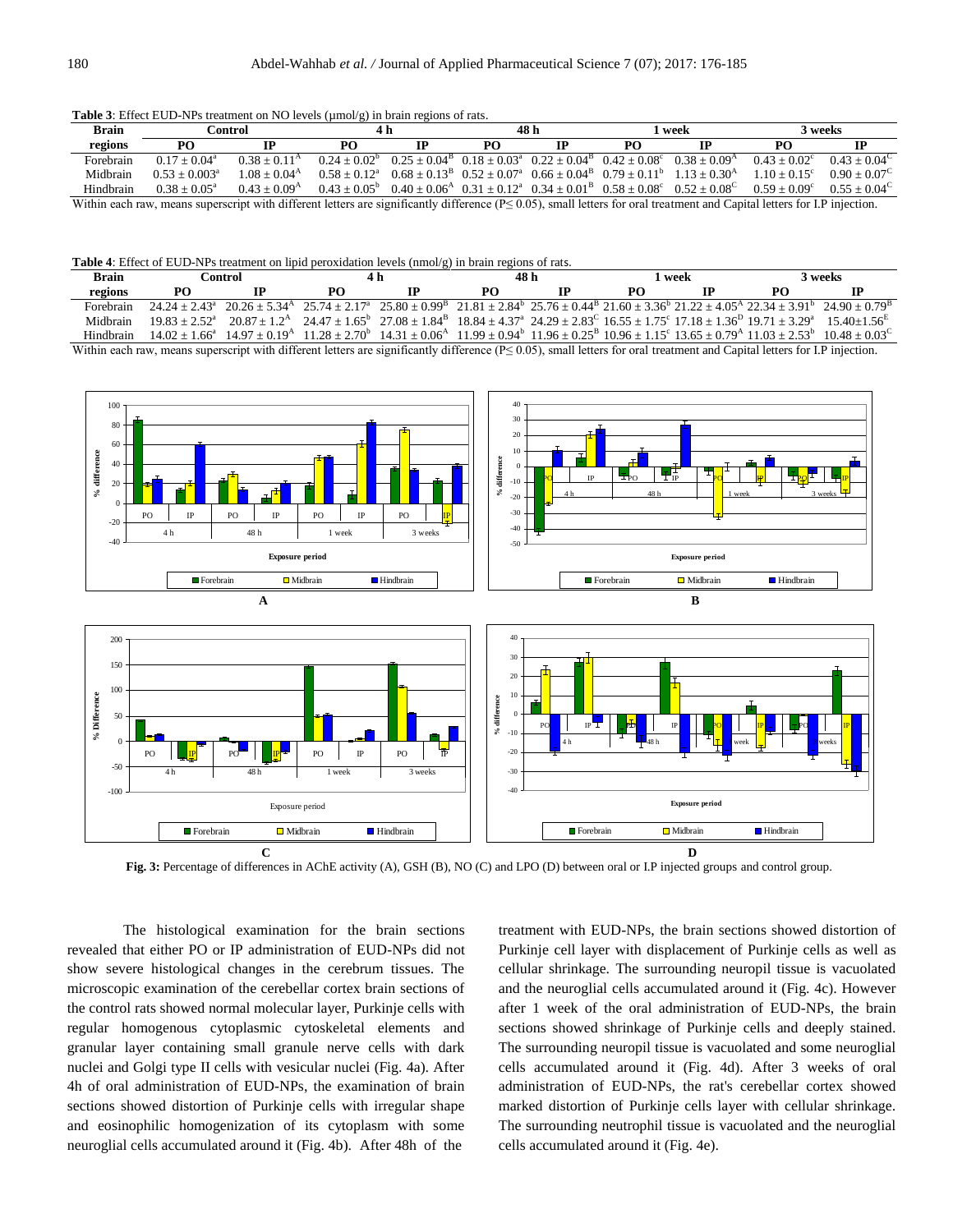

**Fig. 4:** Photomicrographs of **(a)** control rat's cerebellar cortex showing molecular layer (M), Purkinje cells with regular homogenous cytoplasmic cytoskeletal elements and granular layer (Gr) containing small granule nerve cells with dark nuclei and Golgi type II cells with vesicular nuclei. Notice the glomeruli in between cells of the granular layer, **(b)** rat's cerebellar cortex after 4 h of PO administration of EUD-NPs showing distortion of Purkinje cells with irregular shape and eosinophilic homogenization of its cytoplasm. Some neuroglial cells accumulated around it, **(c)** rat's cerebellar cortex after 48h of PO treatment showing distortion of Purkinje cell layer with displacement of Purkinje cells as well as cellular shrinkage. The surrounding neuropil tissue is vacuolated and the neuroglial cells accumulated around it, **(d)** rat's cerebellar cortex after 1wk of PO treatment showing shrinkage of Purkinje cells and deeply stained. The surrounding neuropil tissue is vacuolated and some neuroglial cells accumulated around it and **(e)** rat's cerebellar cortex after 3 wks showing marked distortion of Purkinje cell layer with cellular shrinkage. The surrounding neuropil tissue is vacuolated and the neuroglial cells accumulated around it.



**Fig. 5:** Photomicrographs of **(a)** rat's cerebellar cortex after 4 h of IP administration of EUD-NPs showing normal flask shape Purkinje cell with apical dendrites and central vesicular nuclei, (b) cerebellar cortex after 48 h of IP administration of EUD-NPs showing normal flask shape of Purkinje cell with apical dendrites and central vesicular nuclei (N)and some cells appeared shrinkage with vacuolation in neuropil tissue(arrow), **(c)**, rat's cerebellar cortex after 1 wk of administration showing normal Purkinje cell with apical dendrites and central vesicular nuclei (arrow) and **(d)** rat's cerebellar cortex after 3 wks showing normal Purkinje cells with irregular shape and pyknotic or fragmented the surrounding neuropil tissue is vacuolated (arrow) .

On the other hand, IP treatment with EUD-NPs was safe compared to PO treatment since no histological changes were observed in the brain tissue. The microscopic examination of the rat's cerebellar cortex after 4h of IP treatment showed normal flask shape Purkinje cells with apical dendrites and central vesicular nuclei (Fig 5a). After 48h of IP treatment, animals showed the same features but in some cells appeared shrinkage with vacuolation in neuropil tissue (Fig. 5b). The cerebellar cortex of rats after 1 wk of IP administration of EUD-NPs showed normal

flask shape of Purkinje cells with apical dendrites, central vesicular nuclei and for some cells appeared shrinkage with vacuolation in neuropil tissue (Fig. 5c). However, after 3 wks of administration of the nanoparticles, the cerebellar cortex showed normal Purkinje cells with irregular shape and pyknotic or fragmented and the surrounding neuropil tissue was vacuolated (Fig. 5d). The fluorescent microscopy examination revealed that red Nile-labeled EUD-NPs were detected in all brain region after various tested periods in both exposed groups (Fig 6a,b).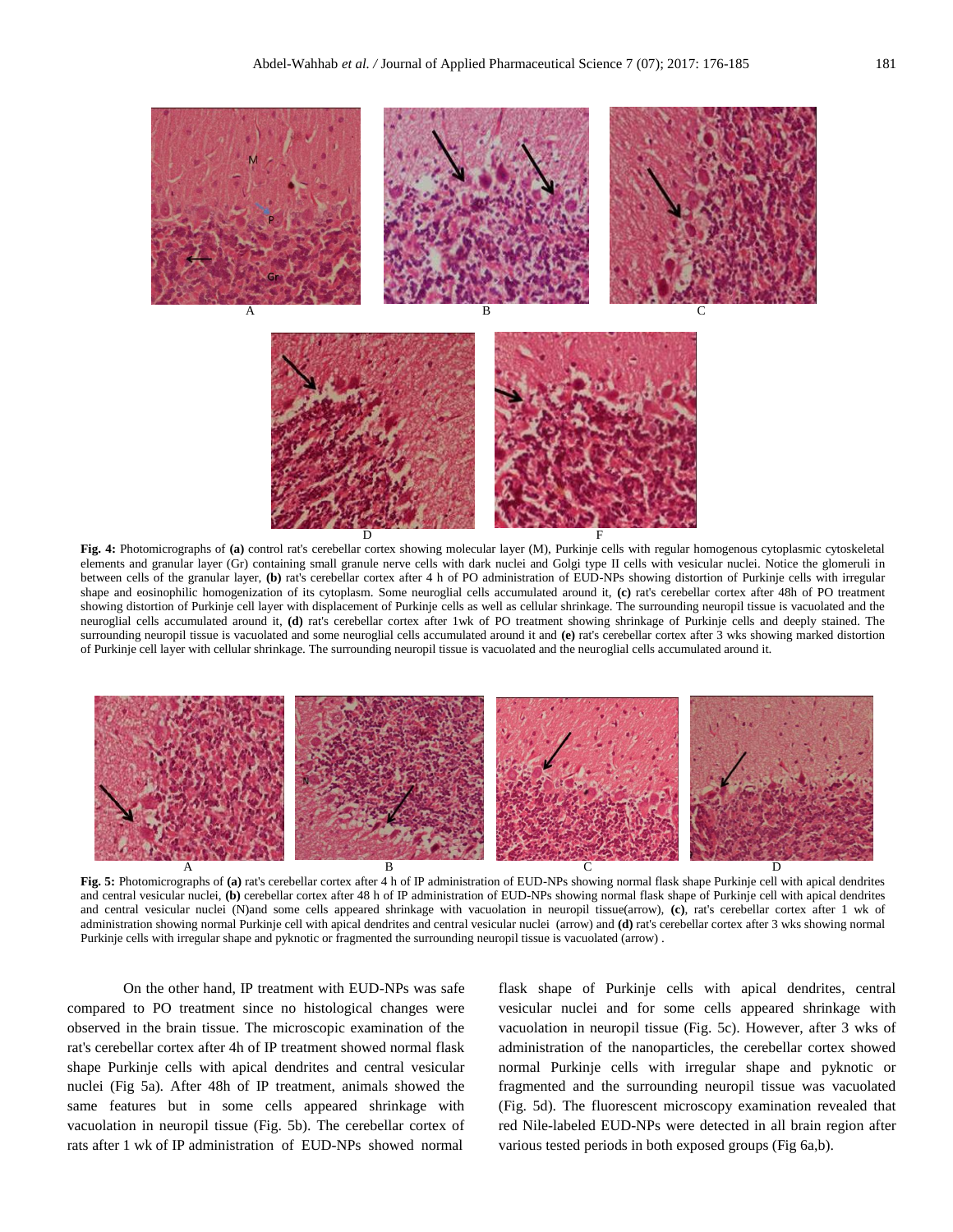

**Fig. 6a:** The distribution of EUD-NPs in brain tissues in oral-treated rats.



**Fig. 6b:** The distribution of EUD-NPs in brain tissues in IP-treated rats.

# **DISCUSSION**

At present, only few studies have evaluated possible neurotoxic effects of nanoparticles exposure *in vivo*. The objective of this work was to evaluate the safety of EUD-NPs in some cerebral tissues. The selected dose and the tested durations were based on our previous work (Abdel-Wahhab *et al.,* 2014). The toxicity

profile was evaluated by analyzing four biomarkers of nanoparticles toxicity AChE activity, GSH, NO levels and lipid peroxidation. The importance of the cholinergic system in learning and memory processes is undeniable, and thus, alteration in AChE activity, as well as in acetylcholine neurotransmitter levels, is neurochemically associated with cognitive deficits (Das *et al*., 2005a,b). Moreover, it has been reported that normal AChE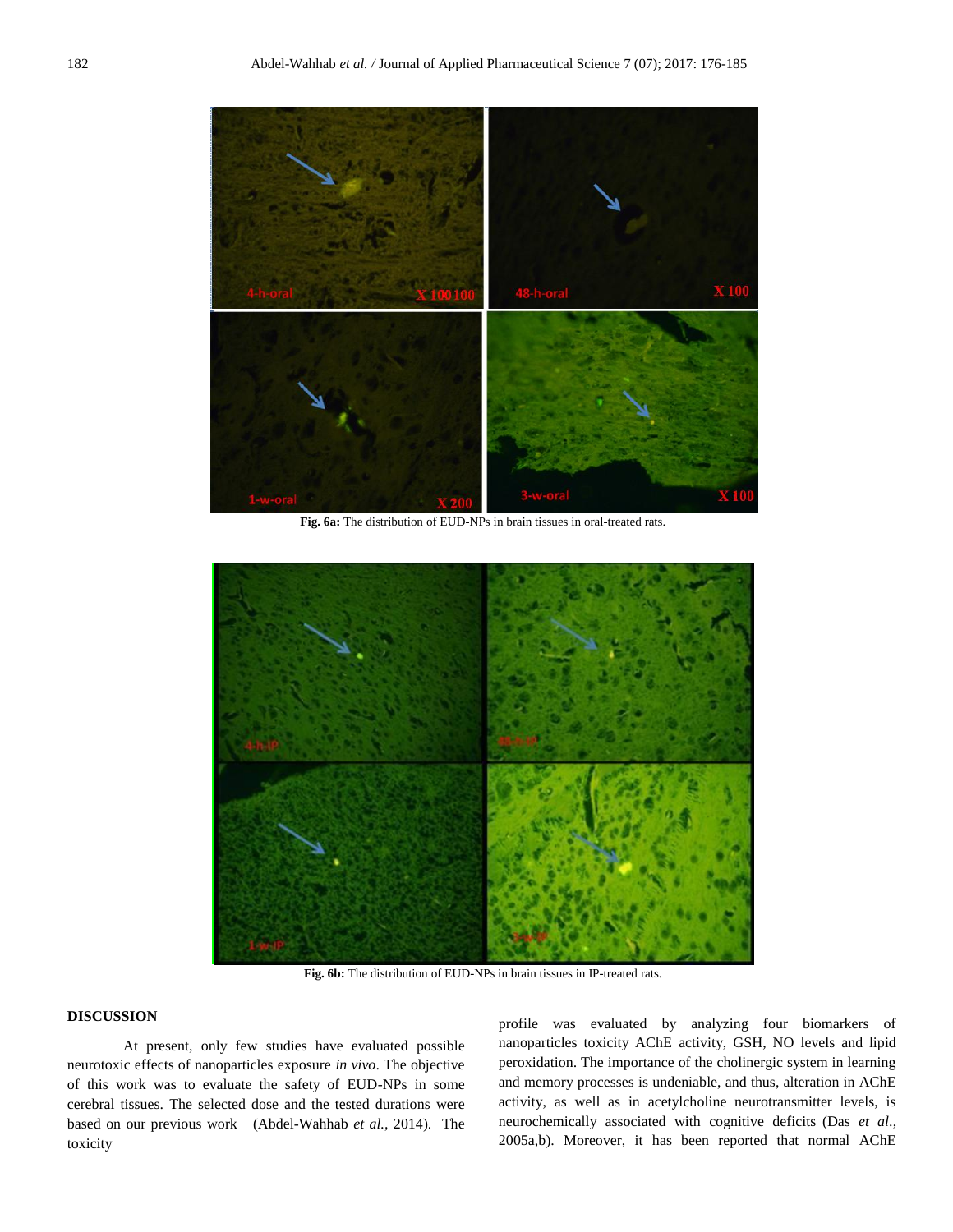activity is essential for brain healthy function and the changes in AChE activity are accompanied by clear signs of neurobehavioral toxicity. Therefore, this parameter can be used as a neurotoxicity index in animals and human (Yousefi Babadi *et al*., 2014). As for example, AChE activation has been demonstrated as a result of neurotoxic compounds exposure such as aluminum (Senger, 2011). However, an inhibition of AChE activity as a biomarker of the exposure to organophosphate and carbamate insecticides as reported by Van Dyk (2011). On the other hand, AChE is the neurotransmitter enzyme that terminates neurotransmission at cholinergic synapses by splitting acetylcholine neurotransmitter into choline and acetate (Tripathi *et al*., 2008), thereby ending the cholinergic response (Milatovic *et al*., 2006). Besides the catalytic properties, AChE has potent effects in cellular adhesion, neurite extension and postsynaptic differentiation and has been accepted as the most important biochemical indicator of cholinergic signaling in the central nervous system (Silman and Sussman, 2005). Previous studies have provided evidence that nanoparticles have different effects on AchE activity. For example, metal oxide ones induced an inhibition of this activity (Xia *et al*., 2013), while fullerene C60 increased it (Dal Forno, 2013). The present findings indicated that a single dose of EUD-NPs (50 mg/kg b.w) given either orally or IP increased AChE activity after different time of exposure in either oral or I.P injected rats. Either oral or I.P injection of EUD-NPs induced a significant increase in AChE in forebrain. Accordingly, this may reflect the effect of EUD-NPs on the forebrain functions related to cholinergic activity such as learning, memory and cognition. Moreover, in the midbrain and hindbrain, EUD-NPs could affect the level of acetylcholine in these two regions. Since AChE is the enzyme responsible for the degradation of acetylcholine and the termination of its effect at its receptors, the present increase in AChE observed in the midbrain and hindbrain could be a compensatory mechanism to maintain the level of acetylcholine at its normal values. Thus we can deduce that the effect of EUD-NPs on cholinergic activity is tolerable. Consequently, it could be postulated that the increased AChE activity might be a compensatory response to these biochemical events. It is well known that acetylcholine is an ester of acetic acid and choline and its effects on its receptors are terminated by the degradable action of acetylcholinesterase. Eudragit® RL 100 and RS 100 are copolymers of acrylic and methacrylic acid esters with a low content in quaternary ammonium groups (Shid *et al*., 2014). Accordingly, another explanation of the increased activity of acetylcholinesterase recorded in the present study due to the EUD-NPs administration could arise from the ability of AChE to act on EUD-NPs as a substrate.

The brain is highly sensitive to oxidative stress because of its high consumption of oxygen, energy and glucose, large amount of oxidizable polyunsaturated fatty acids and low antioxidant capability (Halliwell *et al*., 1992; Dringen *et al*., 2005). Thus we studied the effect of EUD-NPs on the oxidative status in the forebrain, midbrain and hindbrain by measuring the levels of lipid peroxidation, reduced glutathione and nitric oxide as indicators of oxidative status. Lipid peroxidation gives evidence

for the attack of cell membranes by the evolved free radicals (Ferrari, 2000). In addition, glutathione in its reduced form is the most abundant intracellular antioxidant and is involved in scavenging free radicals or serving as a substrate for glutathione peroxidase enzyme that catalyzes the detoxification of  $H_2O_2$  (Dua and Gill, 2001). In the present study, significant changes in GSH were observed in the three studied brain regions after the two routes of EUD-NPs administration. The significant decrease in forebrain GSH after 4 h of EUD-NPs of oral or I.P administration could be attributed to its exhaustion against the evolved free radicals. In addition, the significant decrease in GSH in the midbrain after EUD-NPs administration may be a compensatory mechanism to mitigate the accompanied lipid peroxidation. Fortunately, these effects of EUD-NPs on GSH returned to non significant changes in the forebrain and hindbrain after 3 weeks reflecting to somewhat the extent effect of EUD-NPs on GSH.

Nitric oxide in its constitutive level has a neuroprotective effect and mediates physiological signaling whereas higher concentrations are considered as toxic. It has been observed that disruption of NO pathways underlie many of the mechanisms underlying brain injury (Toda *et al*., 2009). The NO overproduction is linked to excitotoxicity where excessive glutamate causes a state of hyperexcitability and consequently the massive influx of calcium ions and production of free radicals including NO (Wang and Qin, 2010). NO is widely regarded as a messenger molecule that participates in diverse physiological processes in the central nervous system (CNS), including brain development, pain perception, neuronal plasticity, memory and behavior (Ray *et al*., 2007). It reacts rapidly with superoxide and produces a peroxynitrite which is highly reactive and has been shown to mediate much of the toxicity of nitric oxide (Bolanos *et al*., 1997; Lipton *et al*., 1998). In addition to its vasoactive and immunological properties, NO has significant neurophysiological functions; however, it can also be neurotoxic primarily due to its free radical properties (Law *et al*., 2001). It is clear from the present data that the increase in NO levels in the forebrain after one and 3 weeks of oral EUD-NPs administration and in the midbrain after 3 weeks of oral administration was not associated with any corresponding changes in GSH and lipid peroxidation. Therefore, the recorded increase of nitric oxide due to EUD-NPs administration is tolerable and has no damaging effect. As no signs of brain damage was observed with the increased NO level due to the effect of oral administration of EUD-NPs on the forebrain and midbrain, therefore, this increase could have neuroprotective effects since NO can cause cerebral vasodilatation and improve the blood flow to the brain. Moreover, the increase in LPO level after different period of exposure to either PO or IP route suggested a damaging effect of EUD-NPs on lipids especially in the cell membrane.

The effect of EUD-NPs administration by the two routes was further confirmed by the histological examination of the brain tissues. Our results revealed that no significant pathological changes were observed. More importantly, the fluorescent microscopy examination revealed that EUD-NPs can reach the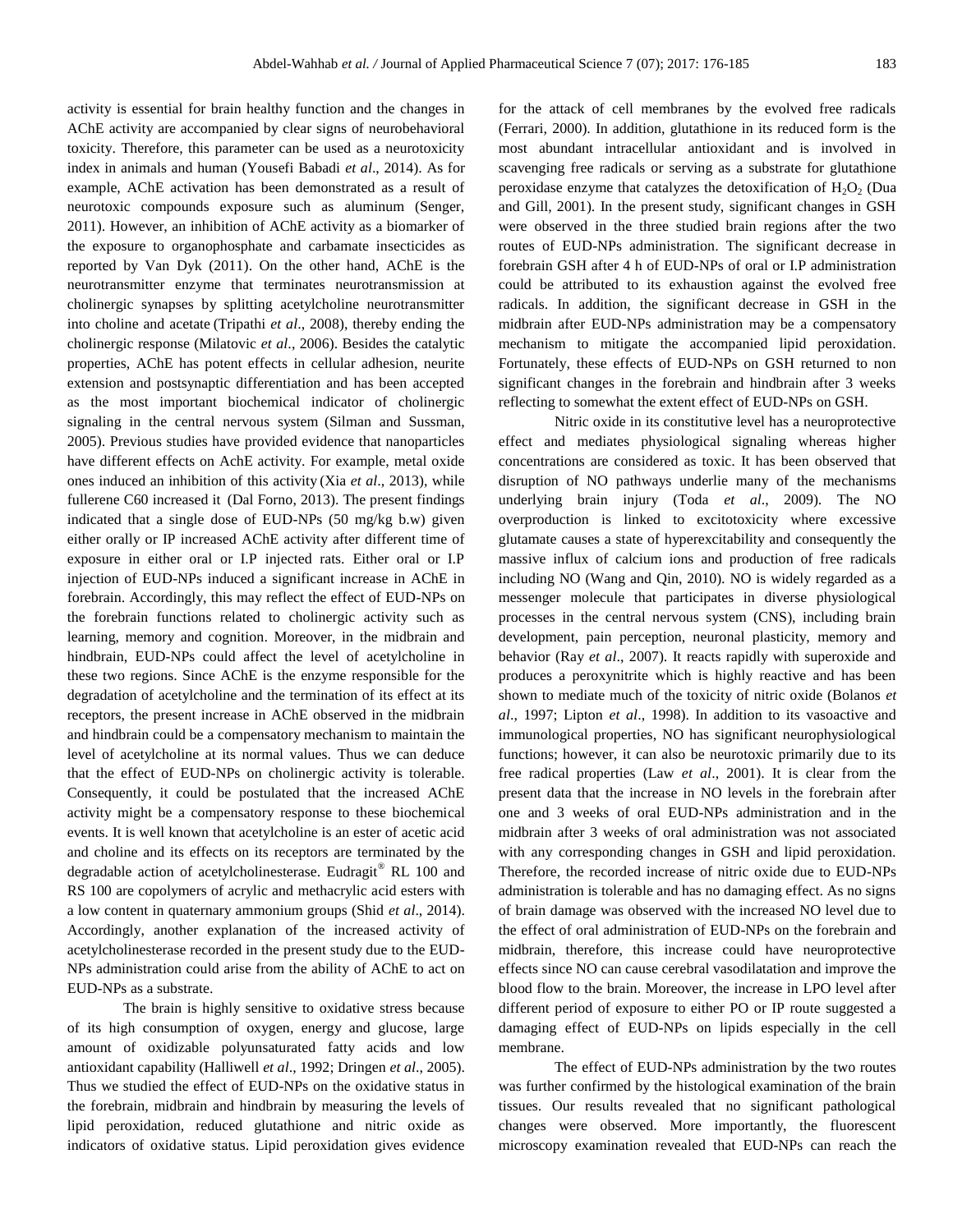brain after 4 h of administration, and the nanoparticles were also found 3 weeks after administration *via* the two routes. In this concern, Semete *et al*. (2010) demonstrated that polymeric PLGA poly(lactide-co-glycolide) nanoparticles of the same range size of EUD-NPs were found after one week in the brain without toxic effects in comparison to industrial metallic nanoparticles (Semete *et al*., 2010). Previous reports suggested that the main mechanism of metal nanoparticles toxicity is due to an increase of the production of reactive oxygen species (ROS) resulting in oxidative stress, inflammatory cytokines production and consequent damages to proteins, membranes, DNA and in the end cell death (Nel *et al*., 2006). However, in the case of polymer nanoparticles derived from copolymer with quaternary ammonium groups, the mechanism of oxidative stress may be different. The cytotoxicity of copolymer nanoparticles could be attributed to the molecular structure of the utilised monomers. The elongation of the monomer alkyl chain by four methylene groups increased the toxicity of the resulting nanoparticles. Moreover, the integrity of cell membranes is influenced by the substitution of the amino group. Therefore, it was concluded that the toxic effects of the investigated particle derivatives resulted from the incorporation of aminoalkyl chains into the lipid and/or lipoprotein (Zobel *et al*., 1999). Similar to the current observation, Campbell *et al*. (2005) reported that some inflammatory biomarkers such as IL1α and TNFα were increased in the lungs of mice exposed to ambient air particulate matter compared to controls.

#### **CONCLUSION**

From the results of the current study, it could be concluded that EUD-NPs of size about 200 nm nearly have the ability to cross the BBB and to reach the brain after oral or IP administration and that they stay for at least three weeks. They induced a little toxic effects. Despite these results, we cannot confirm their safe use as a drug carrier. This study is considered the first step of evaluation and further studies will be needed to verify the fate of these NP in the long term before using them as a vector.

#### **ACKNOWLEDGMENTS**

The authors especially thank Geoffroy Bontemps (IMCD France SAS) for its generous gift of Eudragit<sup>®</sup> RL polymer.

**Financial support and sponsorship**: This work was supported by the National Research Centre, Dokki, Cairo, Egypt project # 11090341 and ANR "NanoSNO", Faculty of Pharmacy, Lorraine University, Nancy Cedex, France.

**Conflict of Interests**: There are no conflicts of interest.

#### **REFERENCES**

Abdel-Wahhab MA, Abdel-Wahhab KG, Mannaa FA Hassan NS, Safar R, Diab R, Foliguet B, Rihn BH. Uptake of Eudragit® RL NP by human THP-1 cell line and its effects on hematology and erythrocyte damage in rats. Materials, 2014; 7: 1555-1572.

[Basarkar A,](http://www.ncbi.nlm.nih.gov/pubmed/?term=Basarkar%20A%5BAuthor%5D&cauthor=true&cauthor_uid=18779928) [Singh J.](http://www.ncbi.nlm.nih.gov/pubmed/?term=Singh%20J%5BAuthor%5D&cauthor=true&cauthor_uid=18779928) Poly(lactide-co-glycolide) polymethacrylate nanoparticles for intramuscular delivery of plasmid encoding interleukin-10 to prevent autoimmune diabetes in mice. [Pharm](http://www.ncbi.nlm.nih.gov/pubmed/?term=J.+Singh%2C+Pharm.+Res.+26+(2009)+72.)  [Res,](http://www.ncbi.nlm.nih.gov/pubmed/?term=J.+Singh%2C+Pharm.+Res.+26+(2009)+72.) 2009; 26(1):72-81.

Bencsik A. Is the brain protected from the impact of nanomaterial exposure? Biol Aujourdhui, 2014; 208(2):159-165.

Bodde HE, De Vries ME, Junginger HE. Mucoadhesive polymers for the buccal delivery of peptides, structure-adhesiveness relationships. J Control Rel, 1990; 13: 225-231.

Bolanos JP, Almeida A, Stewart V, Peuchen S, Land JM, Clark JB. [Heales SJ.](http://www.ncbi.nlm.nih.gov/pubmed/?term=Heales%20SJ%5BAuthor%5D&cauthor=true&cauthor_uid=9166714) Nitric oxide-mediated mitochondrial damage in the brain: mechanisms and implications for neurodegenerative diseases. J Neurochem, 1997; 68: 2227-2240.

Campbell PA, Canono BP, Drevets DA. Measurement of bacterial ingestion and killing by macrophages. In Current Protocols in Immunology, 2005; pp. 14.16.11–14.16.13. Edited by J. E. Coligan, B. Bierer, A. M. Kruisbeek, D. H. Margulies, E. M. Shevach & W. Strober. Somerset, NJ: Wiley.

Dal Forno GO, Kist LW, de Azevedo MB, Fritsch RS, Pereira TC, Britto RS, Guterres SS, Külkamp-Guerreiro IC, Bonan CD, Monserrat JM, Bogo MR. Intraperitoneal exposure to nano/microparticles of fullerene (C60) increases acetylcholinesterase activity and lipid peroxidation in adult zebrafish (*Danio rerio*) brain. Biomed Res Int, 2013; 2013: ID 623789, 11 pages.

Das A, Dikshit M, Nath C. Role of molecular isoforms of acetylcholinesterase in learning and memory functions. Pharmacol Biochem Behav, 2005a; 81:89-99.

Das A, Rai D, Dikshit M, Palit G, Nath C. Nature of stress: differential effects on brain acetylcholinesterase activity and memory in rats. Life Sci, 2005b; 77: 2299-311.

[Devarajan PV,](http://www.ncbi.nlm.nih.gov/pubmed/?term=Devarajan%20PV%5BAuthor%5D&cauthor=true&cauthor_uid=17454041) [Sonavane GS.](http://www.ncbi.nlm.nih.gov/pubmed/?term=Sonavane%20GS%5BAuthor%5D&cauthor=true&cauthor_uid=17454041) Preparation and *In Vitro/In Vivo* evaluation of Glivlazide loaded Eudragit® nanoparticles as a sustained release carriers. [Drug Dev Ind Pharm,](http://www.ncbi.nlm.nih.gov/pubmed/17454041) 2007; 33: 101-111.

Dringen R, Pawlowski PJ, Hirrlinger J. Peroxide detoxification by brain cells. J Neurosci Res, 2005; 79:157-165.

Dua R, Gill KD. Aluminium phosphide exposure: implications on rat brain lipid peroxidation and antioxidant defence system. PharmacolToxicol, 2001; 89: 315-319.

Ellman GL, Courtney KD, Andres V, Feather-Stone RM. A new and rapid colorimetric determination of acetylcholinesterase activity. Biochem Pharmacol, 1961; 7: 88-95.

Ellman GL. Tissue sulfhydryl groups. Arch Biochem, 1959; 82: 70-77.

Ferrari CKB. Free radicals, lipid peroxidation and antioxidants in apoptosis: implications in cancer, cardiovascular and neurological diseases. Biologia, 2000; 55: 581-590.

Gorun V, Proinov I, Baltescu V, Balaban G, Barzu O. Modified Ellman procedure for assay of cholinesterase in crude-enzymatic preparations. Anal Biochem, 1978; 86: 324-326.

Halliwell B, Gutteridge JHC, Cross CE. Free radicals, antioxidants and human disease: where we are now? J Lab Clin Med, 1992; 119: 598-620.

Hu YL, Gao JQ. Potential neurotoxicity of nanoparticles. Int J Pharm, 2010; 394: 115-121.

Jensen CE, Dos Santos RA, Denadai AM, Santos CF, Braga AN, Sinisterra RD. Pharmaceutical composition of valsartan: βcyclodextrin: physico-chemical characterization and anti- hypertensive evaluation. Molecules, 2010; 15(6): 4067-4084.

Kreuter J, Ramge P, Petrov V, [Hamm S,](http://www.ncbi.nlm.nih.gov/pubmed/?term=Hamm%20S%5BAuthor%5D&cauthor=true&cauthor_uid=12669961) [Gelperina](http://www.ncbi.nlm.nih.gov/pubmed/?term=Gelperina%20SE%5BAuthor%5D&cauthor=true&cauthor_uid=12669961)  [SE,](http://www.ncbi.nlm.nih.gov/pubmed/?term=Gelperina%20SE%5BAuthor%5D&cauthor=true&cauthor_uid=12669961) [Engelhardt B,](http://www.ncbi.nlm.nih.gov/pubmed/?term=Engelhardt%20B%5BAuthor%5D&cauthor=true&cauthor_uid=12669961) [Alyautdin R,](http://www.ncbi.nlm.nih.gov/pubmed/?term=Alyautdin%20R%5BAuthor%5D&cauthor=true&cauthor_uid=12669961) [von Briesen H,](http://www.ncbi.nlm.nih.gov/pubmed/?term=von%20Briesen%20H%5BAuthor%5D&cauthor=true&cauthor_uid=12669961) [Begley DJ.](http://www.ncbi.nlm.nih.gov/pubmed/?term=Begley%20DJ%5BAuthor%5D&cauthor=true&cauthor_uid=12669961) Direct evidence that polysorbate-80-coated poly (butylcyanoacrylate) nanoparticles deliver drugs to the CNS via specific mechanisms requiring prior binding of drug to the nanoparticles. Pharm Res, 2003; 20(3):409-16.

Kumari A, Yadav SK, Yadav SC. Biodegradable polymeric nanoparticles based drug delivery systems. Colloids Surf B Biointerfaces, 2010; 75(1):1-18.

Lai SK, Wang YY, Hanes J. Mucus-penetrating nanoparticles for drug and gene delivery to mucosal tissues. Adv Drug Deliv Rev, 2009; 61(2):158-171.